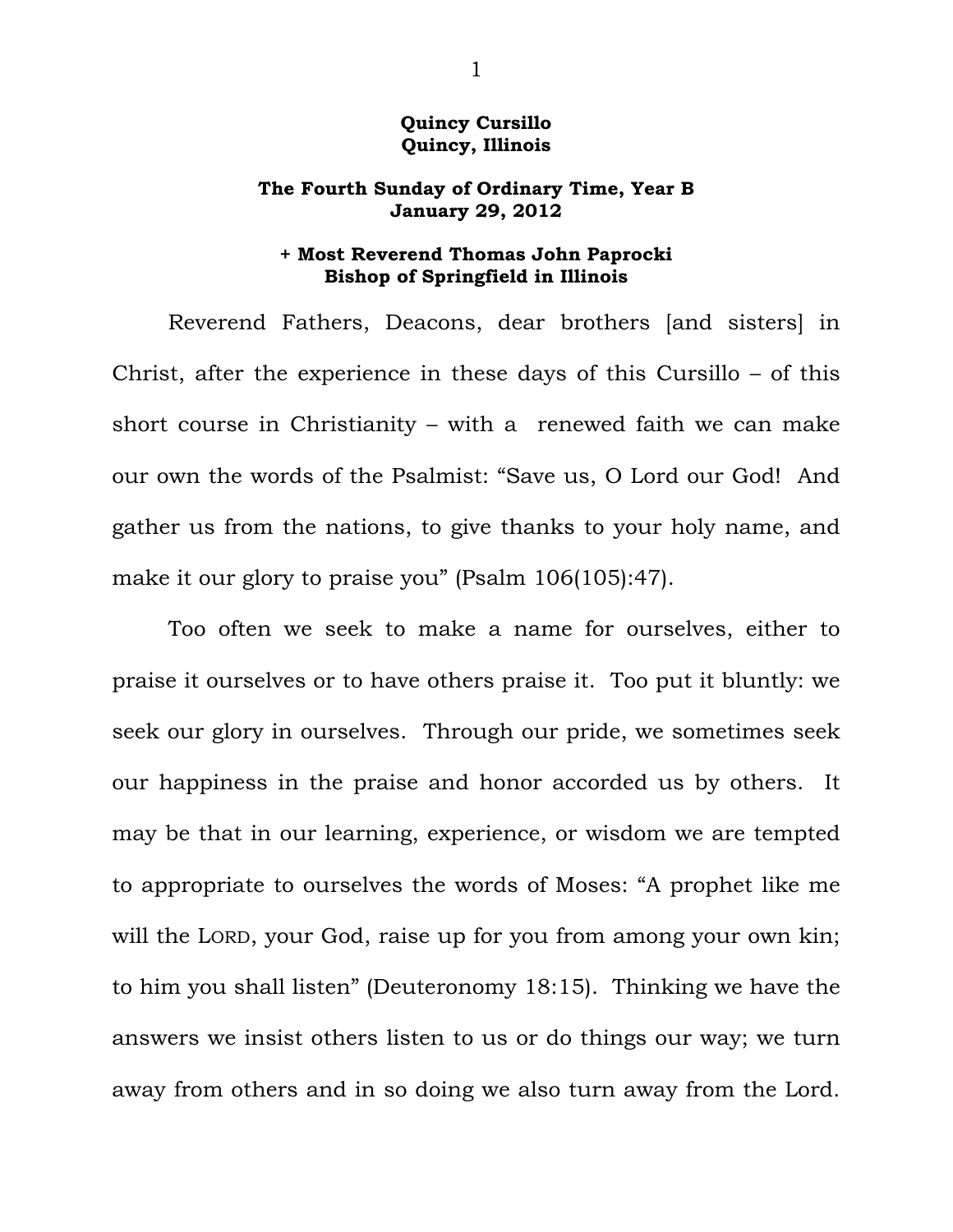In these moments we neither honor God with our mind nor do we "love everyone in truth of heart (*Collect*)."

 We must remember that it is the poor in spirit who will inherit the Kingdom of Heaven, not the proud (cf. Matthew 5:3). If we are to inherit the Kingdom of Heaven, if we are to attain the happiness for which each of us longs, we must "kneel before the LORD who made us. For he is our God, and we are the people he shepherds, the flock he guides" (Psalm 95:6-7).

 Here before his Eucharistic Presence, we kneel before him using our physical gesture to express the sentiments of our hearts. In the ancient world, the knee symbolized the strength of a man; if a man was struck in the knee, he stumbled and fell. So it is that we bend the knee before God, we bend our strength before him and "bow down in worship" (Psalm 95:6). When we kneel before God not only with our body but also with our heart, we render thanks to his holy name, we honor him with all our mind, and we ask him for the strength to love everyone in truth of heart. In short, we place ourselves in willing service of his Kingdom.

 In the Gospel passage proclaimed for us today we heard of the first signs of the coming of his Kingdom. What the Lord announced

2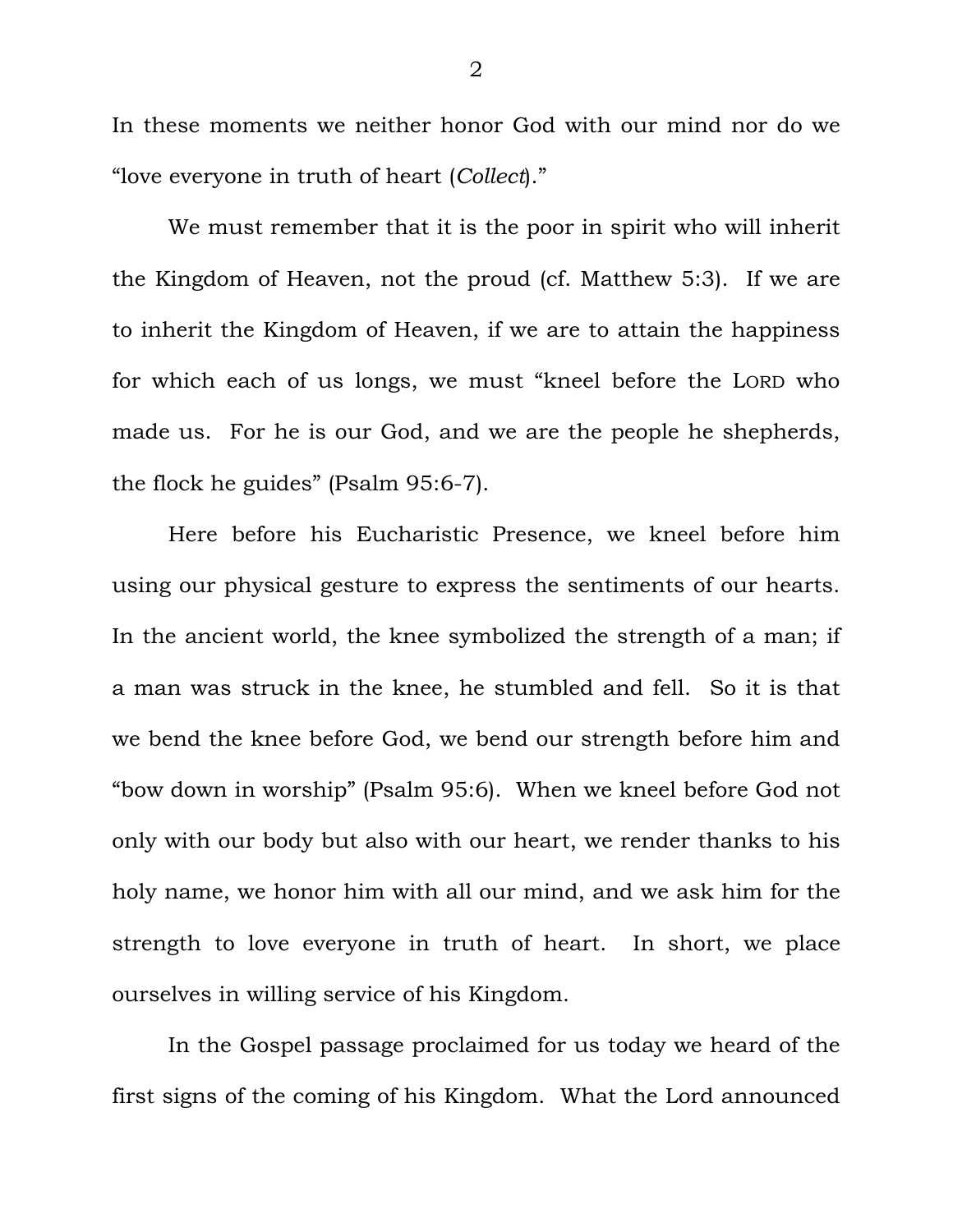only a few verses earlier is made unquestionably clear both in his teaching and in his power over unclean spirits.

 What was it in his teaching that so astonished the people? When the scribes taught in the synagogue, they offered their opinions of various texts. Jesus did not teach in this way. He did not offer his opinion, but taught the truth and did so with authority that resided not in traditions and learning but in his very person. Consequently, his teaching uncovered unclean spirits who sensed in him their impending doom.

 When the unclean spirits revealed Jesus' true identity which he did not wish yet to be made known lest he be misunderstood, he commanded the unclean spirits, "Quiet" (Mark 1:25)! In the original Greek, his command is even more authoritative: "Be muzzled," he orders. He will not tolerate the attempts of the unclean spirits to thwart his mission. Powerless before the Lord, the unclean spirits came out of the man (cf. Mark 1:26). The very word of Jesus has the power to accomplish itself; this is why everyone was amazed: nothing like this had been seen before (cf. Mark 1:27).

 The fame of the Lord has spread even to our own time these many centuries later and these many miles away, and the power of

3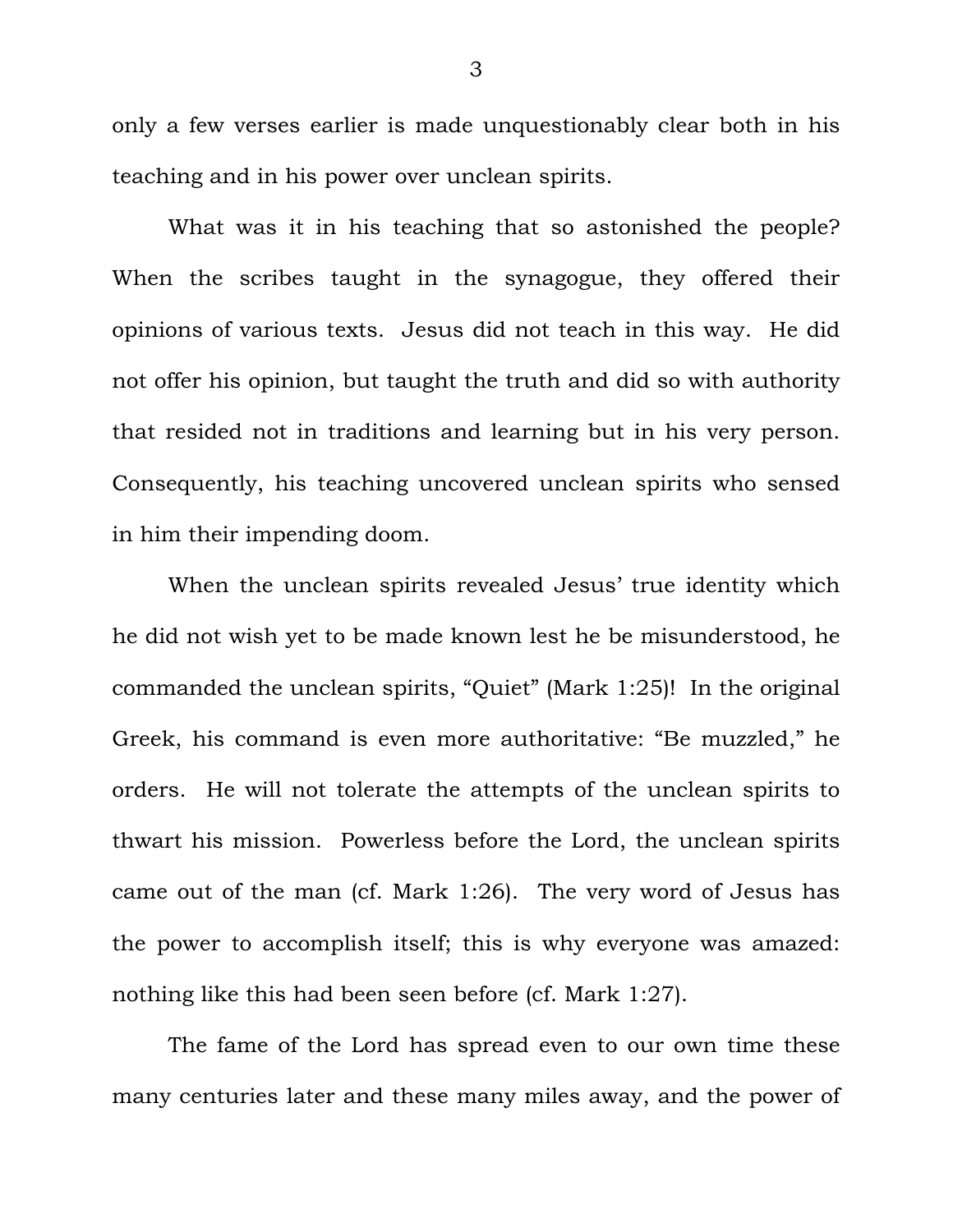his words has not weakened. His power is not weakened because he is the one whom the Lord God raised up like Moses; it is to him that we must listen, in all ways and in everything.

 Even today the words and teachings of Jesus astonish us because through them he reveals our sin and the unclean spirits who continually do battle with his Kingdom and seek to claim us as their captives. When we hear his voice drawing our attention to our sins we must not harden our hearts but must instead kneel before the Lord in the Sacrament of Penance. When we do so as a regular part of our discipleship and when we are nourished every Sunday and holy day by his Body and Blood, we are strengthened in this battle who is victory is already won.

 My friends, what happened in that synagogue in Capernaum has also happened to us in these recent days: "The people who sat in darkness have seen a great light; on those who dwelling in a land overshadowed by death, light has arisen" (Matthew 4:16).

 Soon we will approach the altar of the Lord. As we do so, let us offer ourselves to him together with our gifts of bread and wine. In doing so, as our faith increases through the reception of the Eucharist so might we allow the light of the Lord to shine through

4